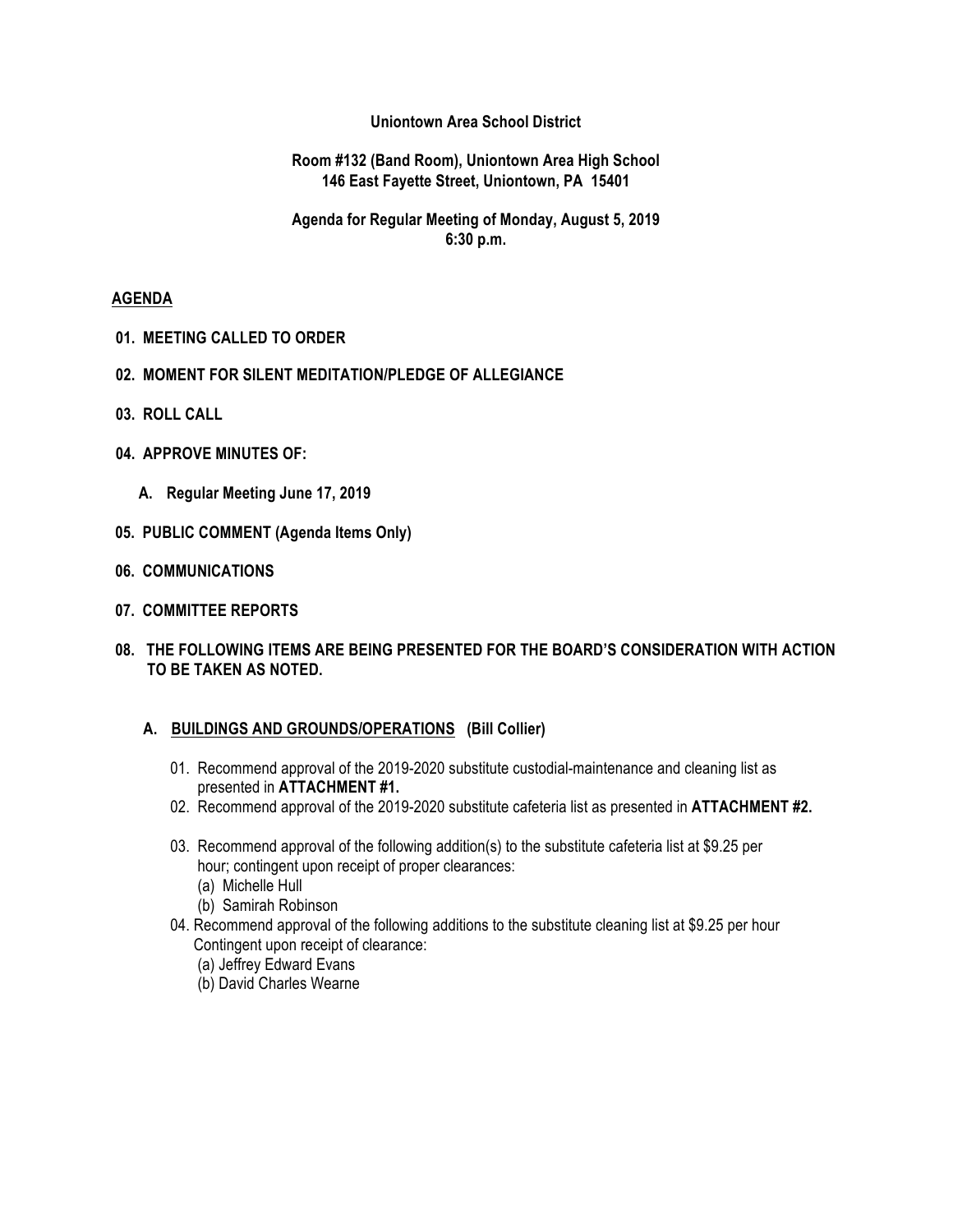# **B. EDUCATION (Kenneth G. Meadows)**

- 01.. Recommend approval and upon the endorsement of the Superintendent of the three year agreement with the U.A.E.A. as presented in **ATTACHMENT #3.**
- 02. Recommend approval of a Memorandum of Understanding between the U.A.E.A and U.A.S.D. as Presented in **ATTACHMENT #4.**
- 03. Recommend approval to implement Botvin LifeSkill Training in compliance with Act 55 provided through a partnership with Fayette County Drug and Alcohol beginning in grade 6 District-Wide for the 2019-2020 school term, grades 6-7 in 2020-2021 and grades 6-8 in 2021-2022.
- 04. Recommend approval to implement "Project Towards No Drug Abuse" in compliance with Act 55 and provided through a partnership with Fayette County Drug and Alcohol.
- 05. Recommend approval for a Pre-kindergarten Service Agreement between U.A.S.D. and Little Kid Zone according to the terms and conditions presented in **ATTACHMENT # 5.**
- 06. Recommend approval for a Pre-kindergarten Service Agreement between U.A.S.D. and Small Wonders according to the terms and conditions presented in **ATTACHMENT # 6.**
- 07. Recommend approval of the AEDY (Alternative Education for Disruptive Youth) Plan as set forth in **ATTACHMENT # 7.**
- 08. Recommend approval of the ATSI plan for U.H.S. as presented in **ATTACHMENT # 8.**
- 09. Recommend approval of the 2019-2020 professional substitute list as presented in **ATTACHMENT # 9.**
- 10. Recommend approval of the following additions to the professional substitute list contingent upon proper receipt of clearances and certification.
	- (a) Aaron Garner
	- (b) Lynda Livingstone

# **C. FINANCE/PERSONNEL (Thomas W. Gerke)**

- 01. Recommend approval of the following financial statements for June, 2019:
	- (a) General Fund Treasurer's Report
	- (b) Budget and Revenue Report
- 02. Recommend approval of payroll for July, 2019.
- 03. Recommend approval for payment of the following bills, authorizing and directing Officers of the Board to issue vouchers for same:

| (a) General Fund                                                                                                                                                     |                 |
|----------------------------------------------------------------------------------------------------------------------------------------------------------------------|-----------------|
| (1) Regular                                                                                                                                                          | 1,851,840.94    |
|                                                                                                                                                                      | \$<br>6,155.24  |
| (b) Cafeterias                                                                                                                                                       | \$<br>1,441.04  |
| (c) Federal Funds                                                                                                                                                    |                 |
|                                                                                                                                                                      | \$<br>16,281.33 |
| 05. Recommend approval of the 2019-2020 substitute list for secretaries, clerks, and aides at \$9.25                                                                 |                 |
| per hour as presented in ATTACHMENT #10.                                                                                                                             |                 |
| 06. Recommend approval to hire <b>contained</b> as a Biology Instructor at                                                                                           |                 |
| Uniontown Area High School according to the terms and conditions set forth by the U.A.E.A.                                                                           |                 |
|                                                                                                                                                                      |                 |
| at Benjamin Franklin Elementary according to the terms and conditions set forth by the U.A.E.A.                                                                      |                 |
| 08. Recommend approval of the following additions to the substitute secretaries, clerks and aides<br>contingent upon proper receipt of clearances:<br>(a) Amy Wivell |                 |

- (b) Gabrielle Criswell
- 
- (c) Meghan Feather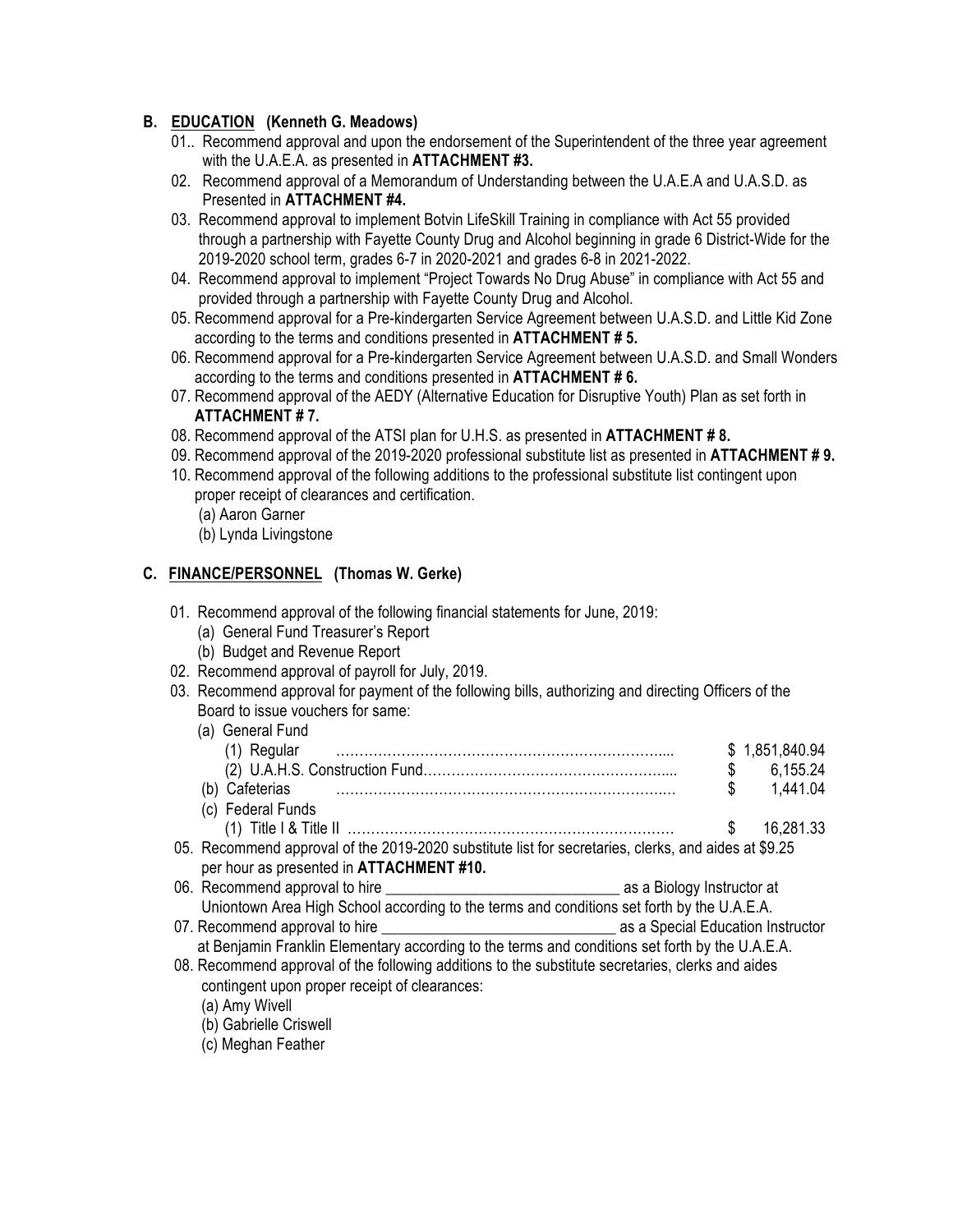## **D. POLICY/PROCEDURE (Terry Dawson)**

 01. Recommend approval for the first reading of an Identification Badge Policy as presented in **ATTACHMENT # 11.**

# **E. STUDENT ACTIVITIES (Don Rugola)**

- 01. Recommend approval of the employment of Alexandra D. Wilson as the Drill Team Sponsor, U.A.H.S. for the 2019-2020 school term as per the negotiated agreement with the U.A.E.A.; contingent upon receipt of proper clearances..
- 02. Recommend approval for Ross Menarcheck to serve as a volunteer assistant coach for Boy's Varsity Soccer.
- 03. Recommend approval of the resignation of Dion Metts as dance chaperone from Lafayette School.
- 04. Recommend approval of the resignation of Carol Lowther from the band as an auxillary director.and from the security department as well.
- 05. Recommend approval of the employment of Justin Quinn as auditorium director effective 6/14/2019.
- 06. Recommend approval of the employment of Carla Lowden as the P.J.A.S. sponsor for U.H.S.
- 07. Recommend approval of the employment of Carla Lowden as Freshman Class Sponsor for U.H.S.
- 08. Recommend approval of the employment of Dario Piccolomini as a co-sponsor for the Science Club at U.H.S.
- 09. Recommend approval of the employment of D.J. Burns as the Bible Club sponsor for U.H.S.

## **F. SAFETY/SECURITY (Pam Neill)**

- 01. Recommend approval of the substitute security list for the 2019-2020 school term as presented in **ATTACHMENT #12.**
- **G. TECHNOLOGY (William Rittenhouse, Jr.)**

### **H. TRANSPORTATION (Susan S. Clay)**

- 01. Recommend approval of the 2019-2020 bus stops as presented in **ATTACHMENT #13.**
- 02. Recommend approval of the 2019-2020 transportation driver's list as presented in **ATTACHMENT # 14.**
- 03. Recommend approval of the addition to the driver's list for the 19-20 school term>
	- (a) Suzanne Thomas- Spade
	- (b) Harry Metz Jr. Rittenhouse

### **I. INTERMEDIATE UNIT I REPRESENTATIVE (Kenneth G. Meadows)**

- 01. **Executive Director's Report - ATTACHMENT #15.**
- **J. C.T.I. REPRESENTATIVES (S. Clay, B. Collier, D. Grahek)**
- **K. P.S.B.A. LEGISLATIVE REPRESENTATIVE (Susan S. Clay)**

### **09. SUPERINTENDENT'S REMARKS (Dr. Charles D. Machesky)**